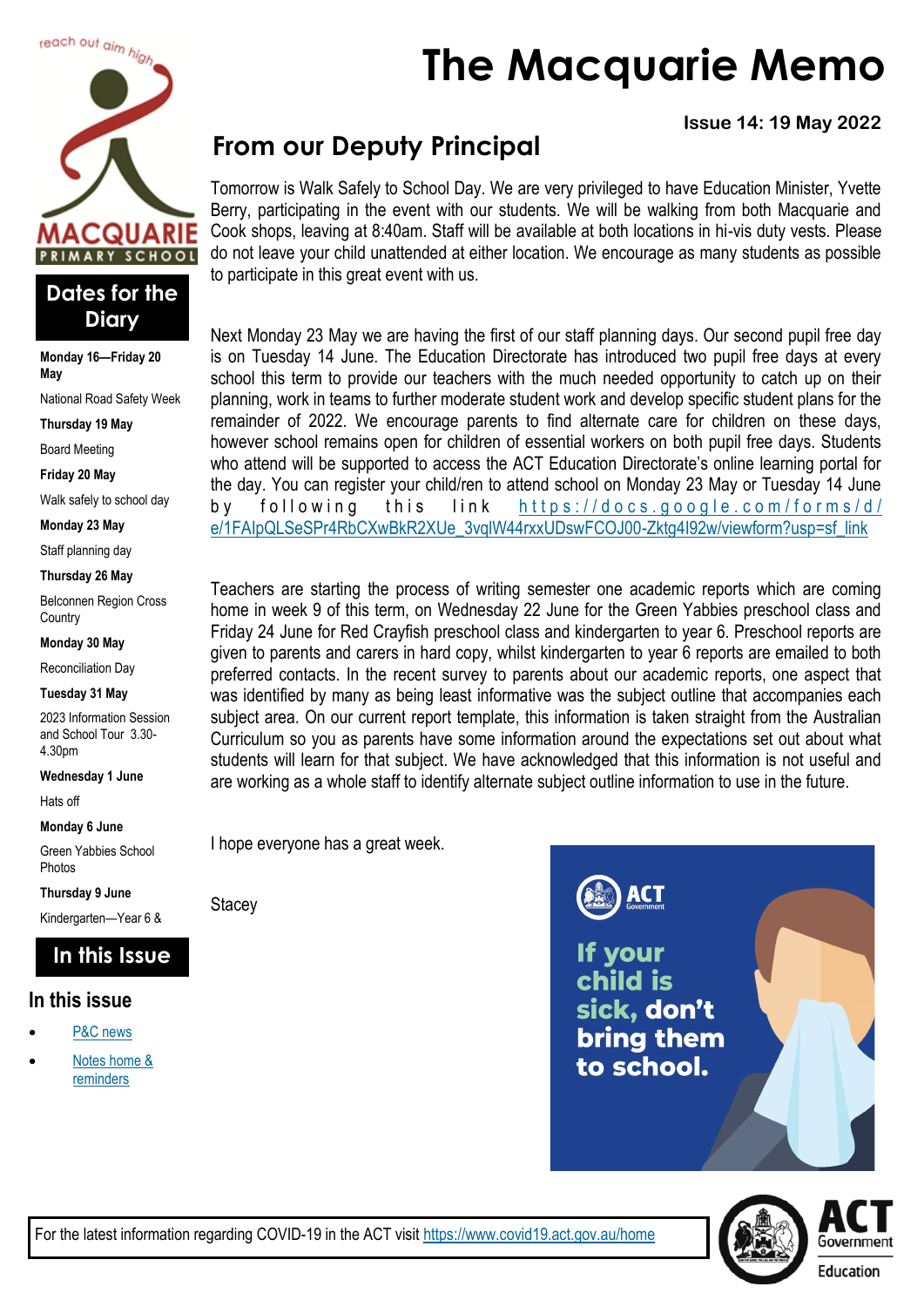Students need to bring a drink bottle to school everyday. Our bubblers are currently unavailable.



### **Interschools Snowsport Championships**

Does your child ski or snowboard?

If they would like to compete in the Interschools Snowsports Championships to be held at Perisher from 18-22 July please get in touch with Liz Watterson [lizwatterson@hotmail.com](mailto:lizwatterson@hotmail.com)



# **NATIONAL ROAD SAFETY WEEK—15 TO 22 MAY 2022**

This National Road Safety Week, 15 to 22 May, the ACT Government is joining the Safer Australian Roads and Highways (SARAH) Group to encourage the Canberra community to take the pledge to drive so others survive. However, as we know, road safety is everyone's responsibility.

To remind children about staying safe on the road, TCCS is running a colouring-in competition where children can win one of the activity tracker wrist watches. For more Information and colouring-in competition terms and conditions, go to [National Road Safety Week from 15 to 22 May 2022 -](https://www.cityservices.act.gov.au/news/news-and-events-items/may-2022/national-road-safety-week-from-15-to-22-may-2022) City [Services.](https://www.cityservices.act.gov.au/news/news-and-events-items/may-2022/national-road-safety-week-from-15-to-22-may-2022)

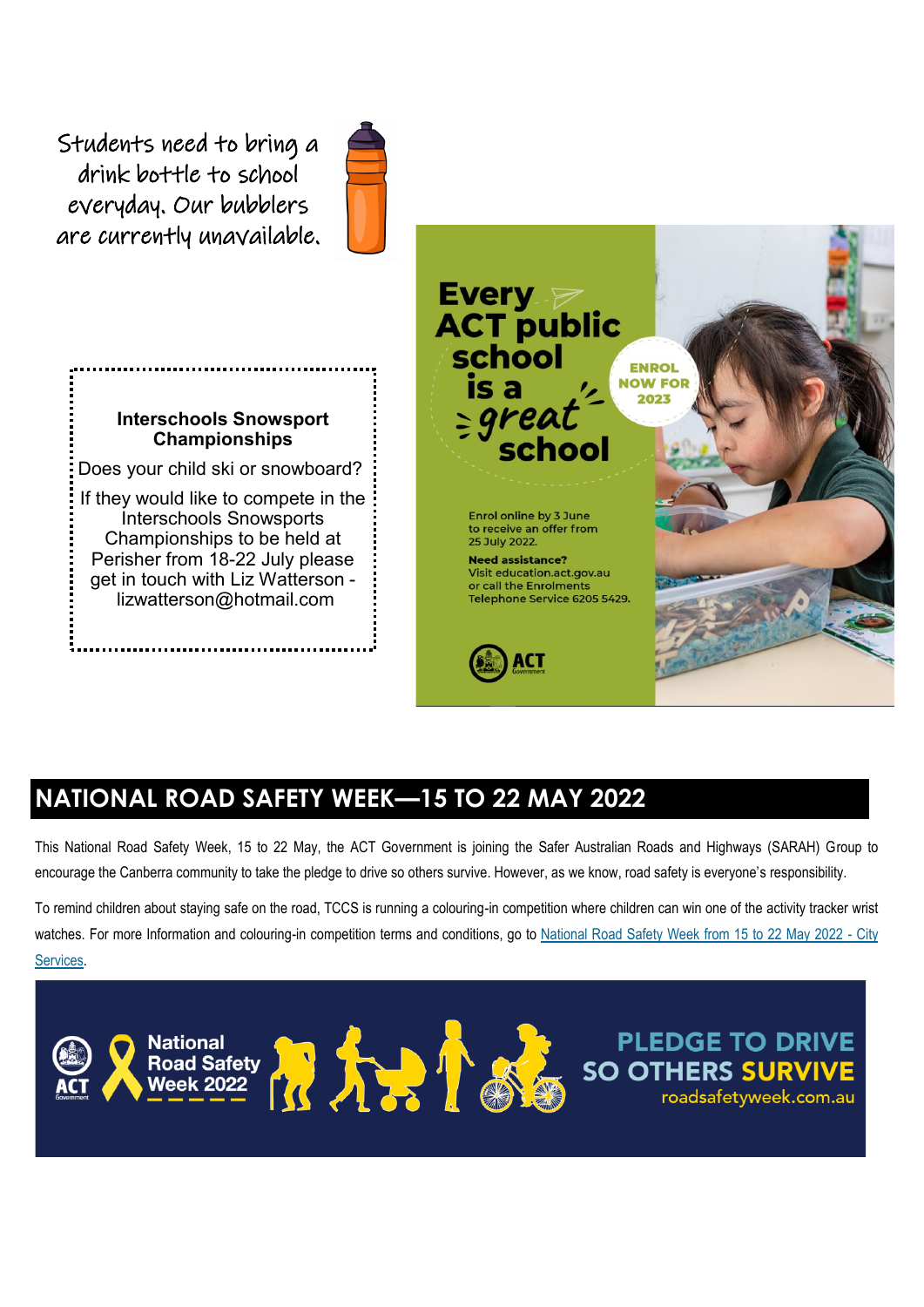# <span id="page-2-0"></span>**NEWS FROM THE P&C**

**Election Day:** Don't forget we are hosting an Election Day BBQ this Saturday. If you can please drop off any delicious cakes and treats you have baked on Friday 20 May to the front office at 3pm that would be great. Alternatively, you can drop your goodies to us at school on Saturday morning before 11am. We are also seeking donations of chocolate blocks for a game on Election Day, which can also be dropped off at these times. If you're free to help pack up on Saturday afternoon at 1.00pm or Monday morning (pupil free day), please send an email to fundraising mpspandc@gmail.com



Volunteerir

The P&C would like to thank all of our wonderful Macquarie Primary volunteers for all that they do. We couldn't do it without you all. Happy National Volunteers Week!

**Class Parent Reps:** We only have one more class needing a rep. Electric Eels still needs a volunteer, so if you are able to help out from that class, please send an email to: [classparentrepsmps@gmail.com](mailto:classparentrepsmps@gmail.com)

**Uniform Shop:** The P&C Uniform Shop will be closed on the staff planning day on Monday 23 May.

Regular opening times are: Mondays 8:45 - 9:15, Wednesdays 3:00 - 3:30 and Fridays 8:45 - 9:15

Grab a bargain! Discounted discontinued items are available in flexischools (limited sizes), as well as scarves and beanies for winter. Orders for new uniform items can be placed online at [www.flexischools.com.au o](https://aus01.safelinks.protection.outlook.com/?url=http%3A%2F%2Fwww.flexischools.com.au%2F&data=05%7C01%7C%7Cf3a047d340da49a764bd08da371ee463%7Cf1d4a8326c2144759bf48cc7e9044a29%7C0%7C0%7C637882903091388347%7CUnknown%7CTWFpbGZsb3d8eyJWIjoiMC4wLjAwMDAiLCJQIjoi)r flexischools app. Flexischools orders will be sent home with students. Second hand items are available in the shop for \$2 and \$5,

and donations of pre-loved uniform items are gratefully accepted during open times. Any questions can be sent to [uniforms.mps@gmail.com](mailto:uniforms.mps@gmail.com)

**Gardens and Grounds:** Our Term 2 Working Bee will be on Sunday 19th June. Pop the date into your diaries now.



# **CONGRATULATIONS ANIKA!**

On Wednesday 4 May, the ACT School Sports Swimming carnival was held at the AIS. Macquarie Primary was lucky enough to have 1 student compete on the day. Anika from the Terrific Tiger Sharks competed in a total of 7 events on the day. All up, she came 1<sup>st</sup> in three of those events, plus a second, as well as another top 10 finish. As well as coming first in three events, Anika recorded two PBs in two of her events. Well done Anika, you should be really proud of your efforts.

Below is a list of Anikas achievements at the ACT School Sports swimming carnival held at the AIS.

| 200m IM Finals       |                        | 1 <sup>st</sup> place (3:37.82 -New PB) |
|----------------------|------------------------|-----------------------------------------|
| 50m Freestyle Finals | 1 <sup>st</sup> Place  |                                         |
| 50m Butterfly        | 1 <sup>st</sup> Place  |                                         |
| 50m Backstroke       | 2 <sup>nd</sup> place  |                                         |
| 50m Breaststroke     | 8 <sup>th</sup> Place  |                                         |
| 100m Backstroke      |                        | 18th Place (1:45.82 New PB)             |
| 100M Freestyle       | 33 <sup>rd</sup> place |                                         |
|                      |                        |                                         |

**If your child has made a significant achievement, please let us know so we can acknowledge this within our community.**

.................................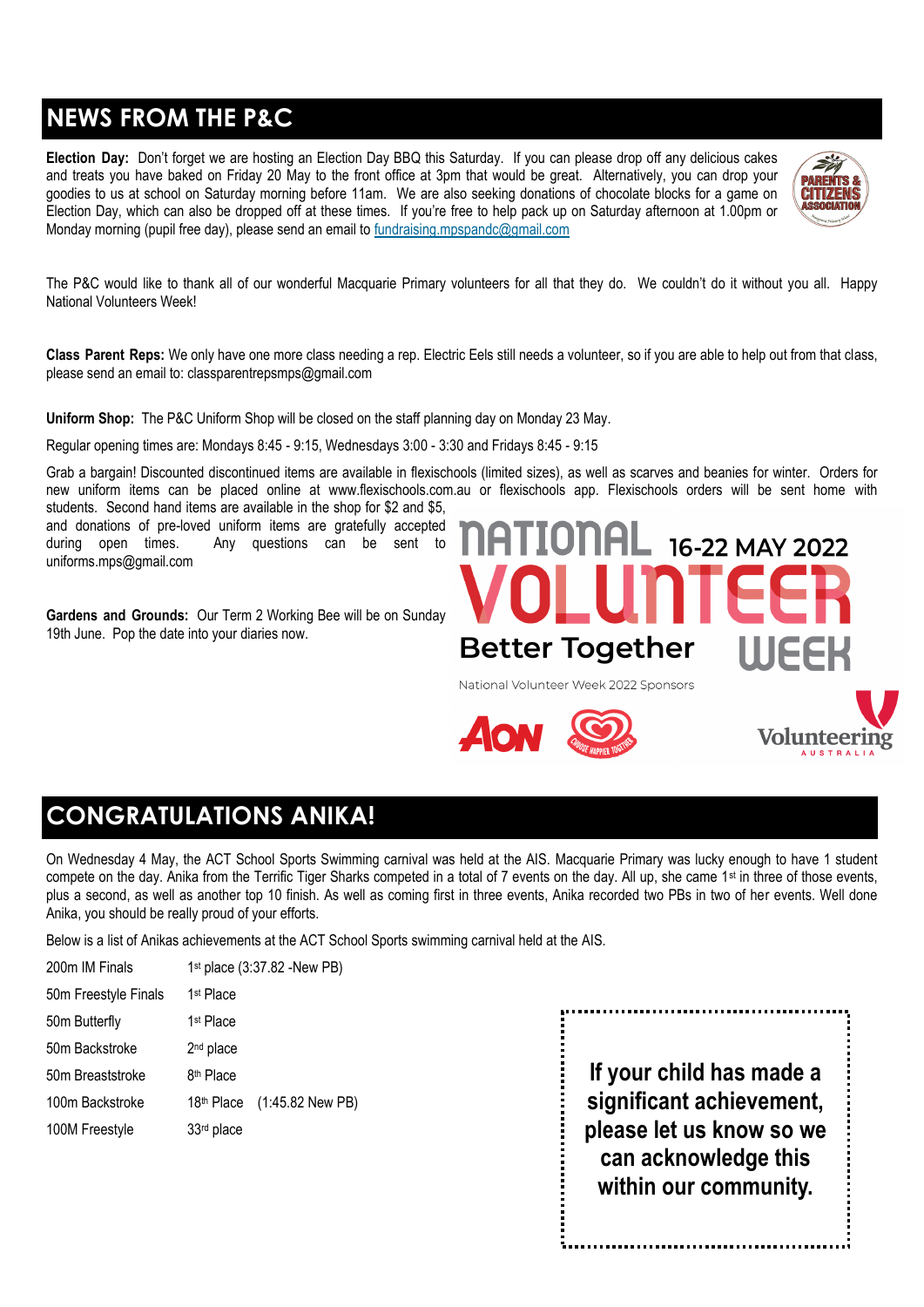# <span id="page-3-0"></span>**NOTES HOME & REMINDERS**

### All notes are available on our school [website](http://www.macquarieps.act.edu.au)

| <b>EVENT DETAILS</b>           | <b>YEAR GROUP</b> | <b>DATE DUE BACK</b>              |  |
|--------------------------------|-------------------|-----------------------------------|--|
| Library Trust Fund donations   | All year levels   | Payments welcome anytime          |  |
| 2022 Stationery supplies       | All students      | Payments welcome anytime          |  |
| Band payment                   | Year 5 & 6 band   | Payments welcome anytime          |  |
| <b>Voluntary Contributions</b> | All year levels   | Payments welcome anytime          |  |
| <b>Belconnen Cross Country</b> | Selected students | Friday 20 May<br>Indating Contact |  |

### **PAYMENT OPTIONS**

#### **Option 1: Electronic Funds transfer**

**Account name:** Macquarie Primary School Management Account

**BSB:** 032 777 **Account number:** 001586

**Use reference** Child's Surname EXCURSION NAME

#### **Option 2: Quickweb**

Go to <http://www.macquarieps.act.edu.au/payment>and follow the prompts. **Use reference** Child's Surname EXCURSION NAME

#### **OUR CLASS NAMES**

| Preschool    | The Little Nippers | Green Yabbies & Red Crayfish                                                             |
|--------------|--------------------|------------------------------------------------------------------------------------------|
| Kindergarten | The Great Barriers | Curious Crocodiles, Super Seahorses & Shiny Sharks                                       |
| Year 1/2     | The Mangroves      | Sensational Sea Snakes, Courageous Clams, Sweet Sea Stars & Great Ghost Crabs            |
| Year 3/4     | Coral Coliseum     | Majestic Mud Crabs, Terrific Tiger Sharks, Superb Stingrays & Electric Eels              |
| Year 5/6     | Freshwater Fish    | Magnificent Murray Cod, Splendid Silver Perch, Golden Galaxias & Scintillating Saratogas |
| Small Group  | The Water Birds    | <b>Proud Pelicans</b>                                                                    |
|              |                    |                                                                                          |



## **MEDICATIONS**

In the interests of keeping all students safe, **medication that your child requires during the school day must be stored in the front office**. Macquarie's school office team manages first aid, emergency medical plans and medications for students. Please contact the front office team if you have any changes to your child's medical treatment plan.

### **For noting - ambulance**

ACT School students who are injured or become ill at school or during approved school excursions within the ACT are entitled to free emergency ambulance services that includes medical treatment and ambulance transport.

## **SUSTAINABILITY TIPS**

Purchase recycled toilet paper with plastic free packaging.

### **SCHOOL CONTACT DETAILS**

**Office hours:** Monday — Friday 8.30am — 3.30pm

### **Macquarie Primary is an ANAPHYLAXIS AWARE SCHOOL**

| Phone K-6 site:          | 02 6142 1550                                 | Principal               | Jodie Rowell     | jodie.rowell@ed.act.edu.au     |
|--------------------------|----------------------------------------------|-------------------------|------------------|--------------------------------|
| Phone preschool:         | 02 6142 1570                                 | Deputy Principal (P)    | Stacey Naden     | stacey.naden@ed.act.edu.au     |
| Email:                   | admin@macquarieps.act.edu.au                 | Executive (K-Yr2)       | Candice Kingston | candice.kingston@ed.act.edu.au |
| Website:                 | www.macquarieps.act.edu.au                   | Executive (Yr3-6)       | Mariam Hijazi    | Mariam.hijazi@ed.act.edu.au    |
| Facebook:                | http://www.facebook.com/<br>macquarieprimary | <b>Business Manager</b> | Ann Walker       | ann.walker@ed.act.edu.au       |
| <b>P&amp;C President</b> | macquariepandc@gmail.com                     | <b>Board Chair</b>      | Sander De Vries  |                                |